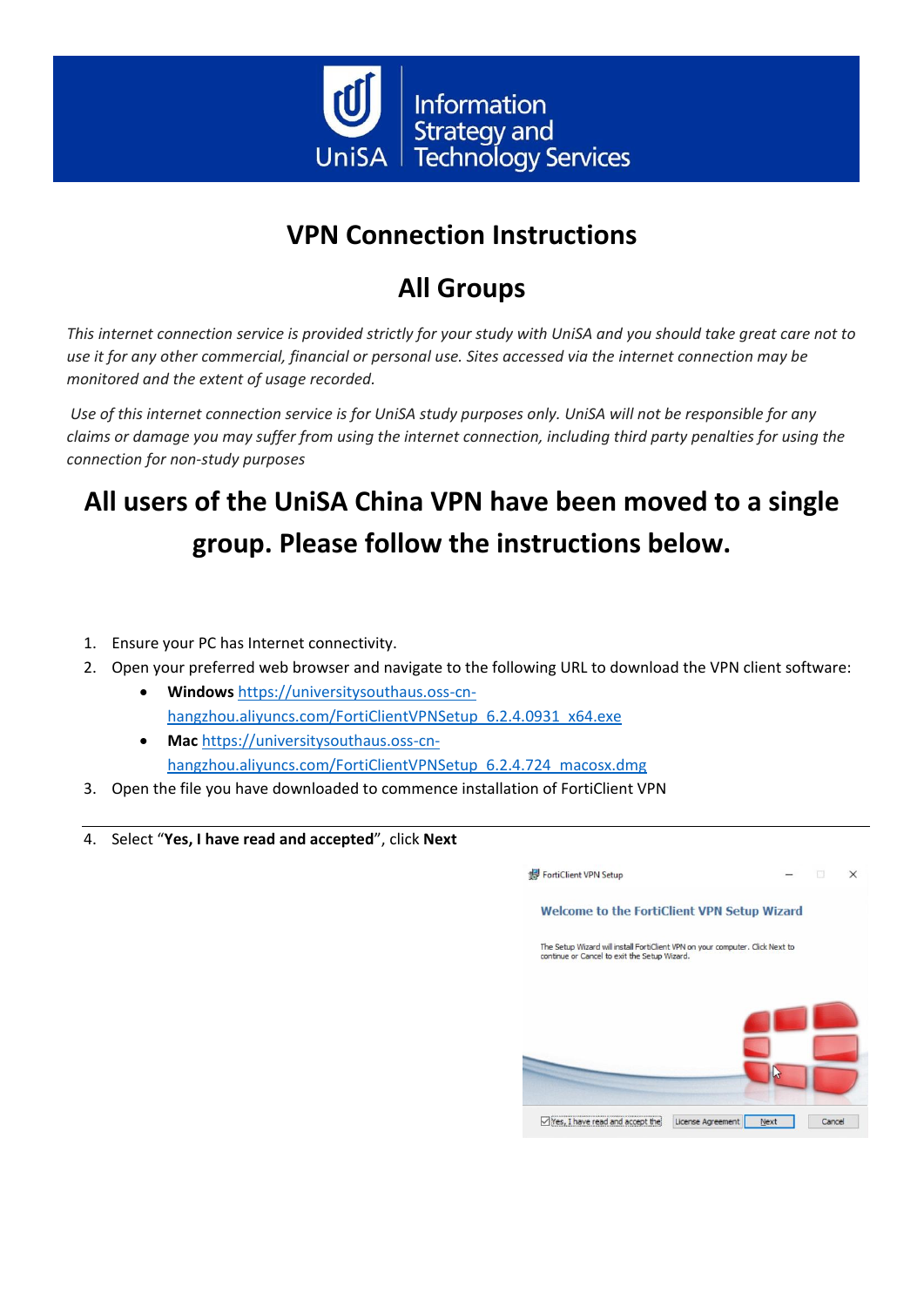#### 5. Leave the default installation path, click **Next**

| FortiClient VPN Setup                                                                                       |             |             | M | $\times$ |
|-------------------------------------------------------------------------------------------------------------|-------------|-------------|---|----------|
| <b>Destination Folder</b><br>Click Next to install to the default folder or click Change to choose another. |             |             |   |          |
| Install FortiClient VPN to:                                                                                 |             |             |   |          |
| C: \Program Files\Fortinet\FortiClient\<br>Change                                                           |             |             |   |          |
|                                                                                                             |             |             |   |          |
|                                                                                                             |             |             |   |          |
|                                                                                                             |             |             |   |          |
|                                                                                                             | <b>Back</b> | <b>Next</b> |   | Cancel   |

## 6. Click **Install**



7. Installation will commence and status bar will be shown

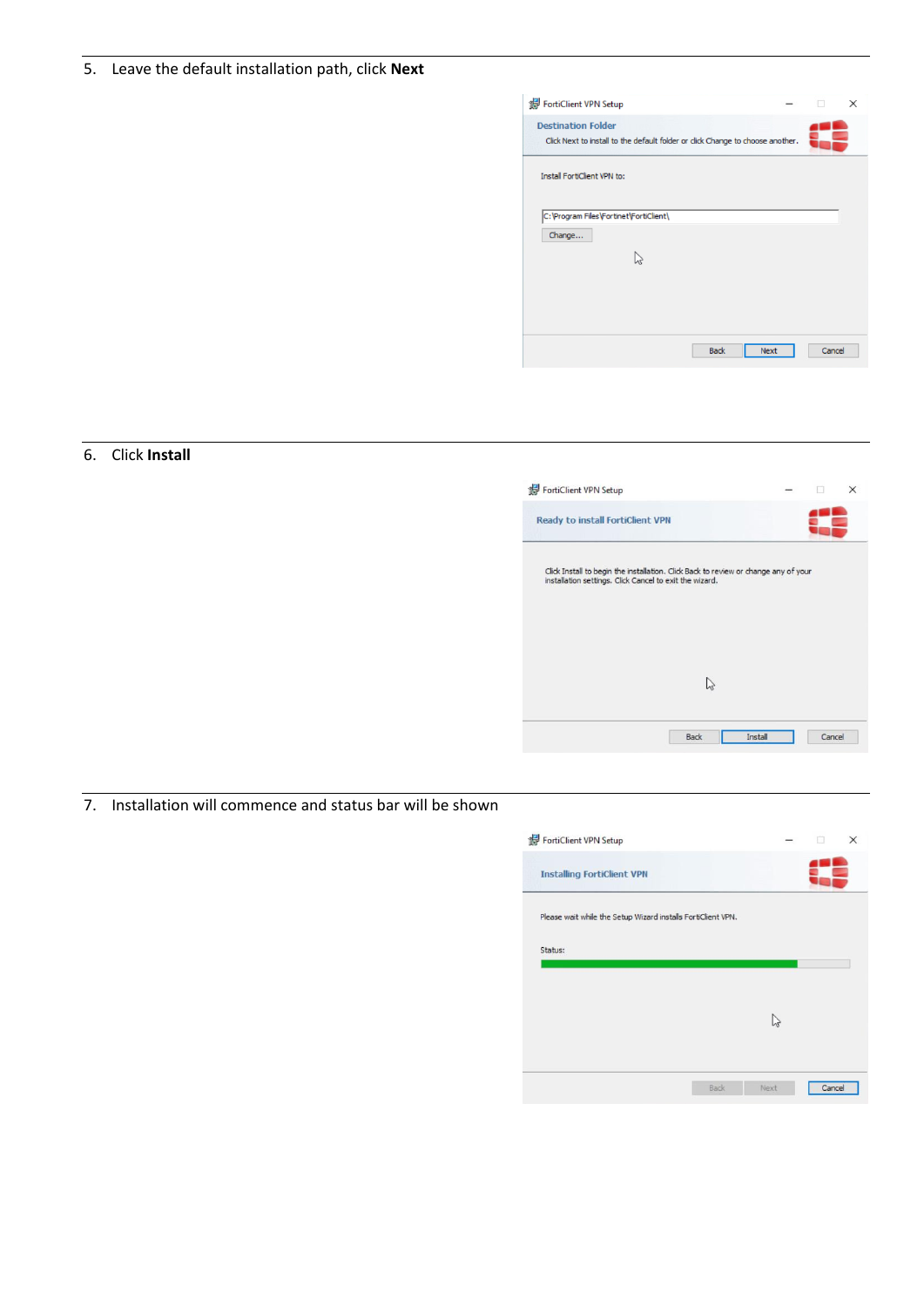#### 8. When installation is complete, click **Finish**



#### 9. Open the FortiClient VPN Software, **tick the acknowledgement** and click **I accept**



10. Click **Configure VPN**

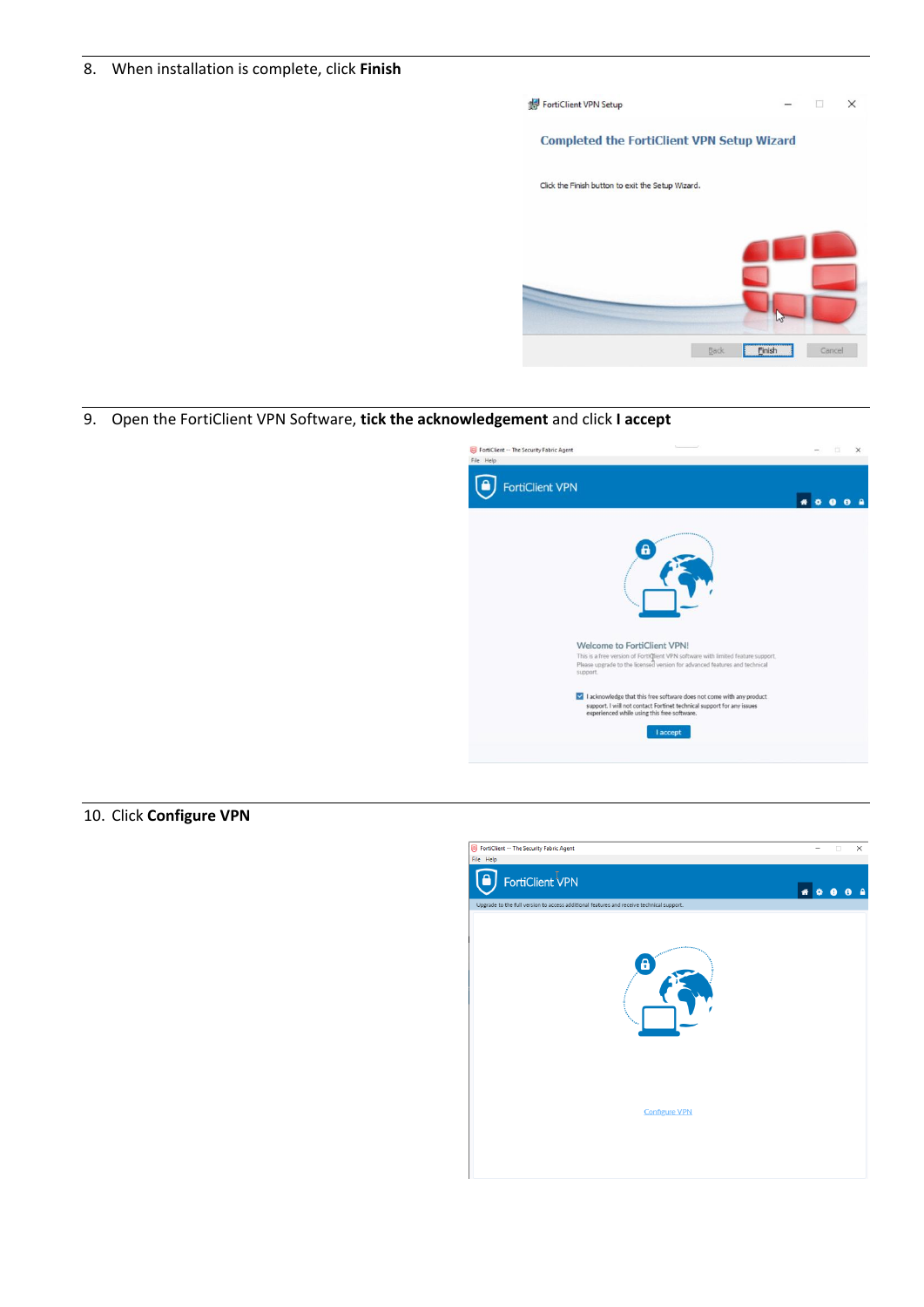### 11. Enter the following SSL-VPN information:

- Connection Name: **<any name you like>** (eg UniSA BJ)
- Remote Gateway:
	- **123.57.241.134** (if geographically closer to Beijing)
	- **47.112.163.179** (if geographically closer to Shenzhen)
- **Tick Customize Port** and enter port number: **10443**
- Authentication: **Save Login**
- Username: **<your VPN username>**
- **Tick Do not Warn Invalid Certificate**
- Click **Save**

| FortiClient -- The Security Fabric Agent<br>File Help<br><b>FortiClient VPN</b><br>Upgrade to the full version to access additional features and receive technical support. |                                                                                                                                                                                                                                                | Ω<br>× |
|-----------------------------------------------------------------------------------------------------------------------------------------------------------------------------|------------------------------------------------------------------------------------------------------------------------------------------------------------------------------------------------------------------------------------------------|--------|
| <b>New VPN Connection</b><br>た<br><b>VPN</b><br><b>Connection Name</b><br>Description<br><b>Remote Gateway</b><br><b>Client Certificate</b><br>Authentication<br>Username   | <b>SSL-VPN</b><br><b>IPsec VPN</b><br>×<br>+Add Remote Gateway<br>V Customize port<br>10443<br>۰<br>None<br>Prompt on login<br>Save login<br>$\overline{\mathsf{v}}$<br>Do not Warn Invalid Server Certificate<br><b>Cancel</b><br><b>Save</b> |        |

12. Connect to the FortiGate VPN with your UniSA VPN **username** and **password**, click **Connect**